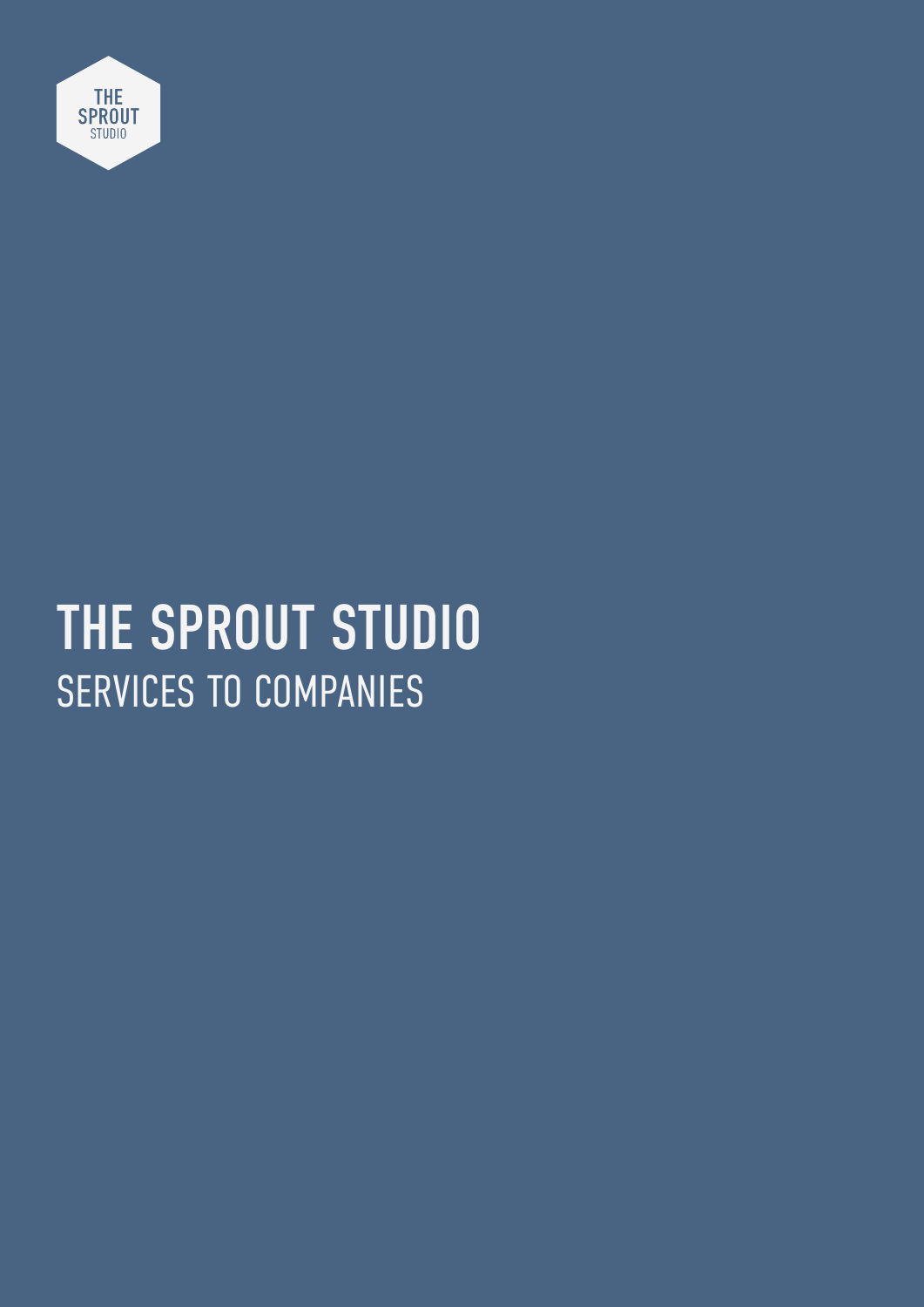WE INTERPRET THE CHANGES AND TRENDS THAT IMPACT THE MARKET IN ORDER TO CREATE INNOVATIVE STRATEGIES, APPLICABLE TODAY.

### OUR CLIENTS













jazmin chebar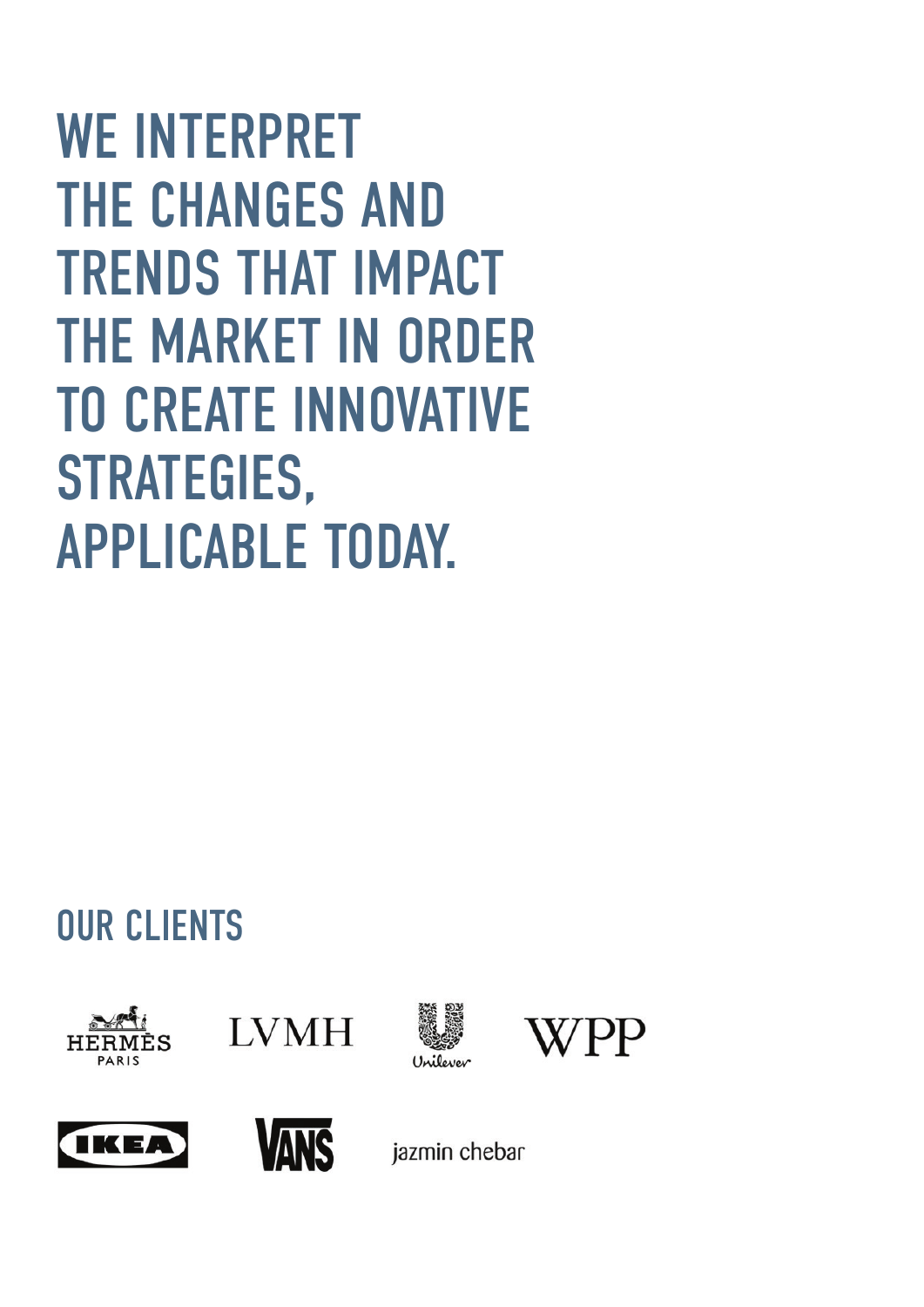### SERVICES TO COMPANIES

### THE MARKET DEMANDS NEW IDEAS. BE INSPIRED

#### CONSUMER INSIGHTS SUBSCRIPTION

Trends, innovations, consumer insights and ideas tailored to each industry. It updates and inspires the everyday work of strategists, marketers and creatives.

P. 4

### YOUR CLIENTS HAVE CHANGED. LEARN HOW THEY DECIDE

#### SOCIAL TRENDS RESEARCH

Identify and accurately quantify the demands, feelings, desires and fears that guide social and consumer behaviors today.

P. 5

## CONSUMERS DESIRE SOMETHING ELSE. BREAK GROUND TODAY

#### CREATIVE LAB

Quickly innovate in your products, services and experiences, based on trends and consumer insights, with the help of our experts.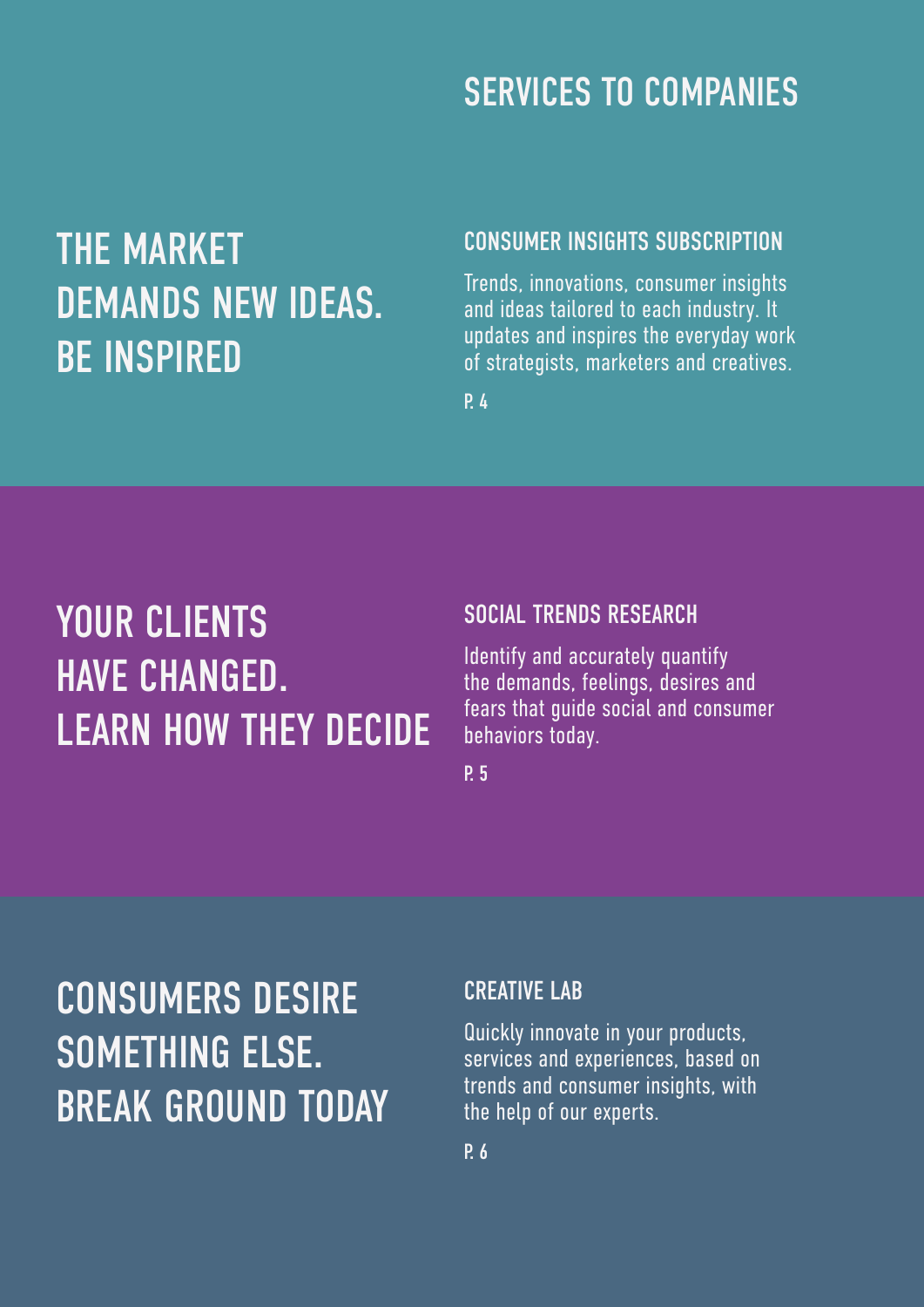### CONSUMER INSIGHTS SUBSCRIPTION BY INDUSTRY

Subscription service that regularly provides consumer and market insights according to the industry. Targeted at the client's strategic, creative and communication company teams to improve and inspire their work.

#### **OUTCOMES**

Social trends by industry: values, desires, sensitivities and patterns that guide decision-making in the society and the market.

Sector-specific consumer demands.

Key innovations in the client company's industry.

Factors of change that impact the market.

Innovative cases from related **industries** 

Ideas and recommendations in order to innovate in products, services, communication and experiences.

#### MONITORED INDUSTRIES

FOOD & DRINKS COSMETICS & PERSONAL CARE RETAIL & DISTRIBUTION HOME, FURNITURE & DECORATION FASHION & TEXTILE

#### FEATURES

Frequency: bimonthly. Minimum 6 reports (1 year). Delivery format: digital report (PDF) + meeting (30 min) with the experts.

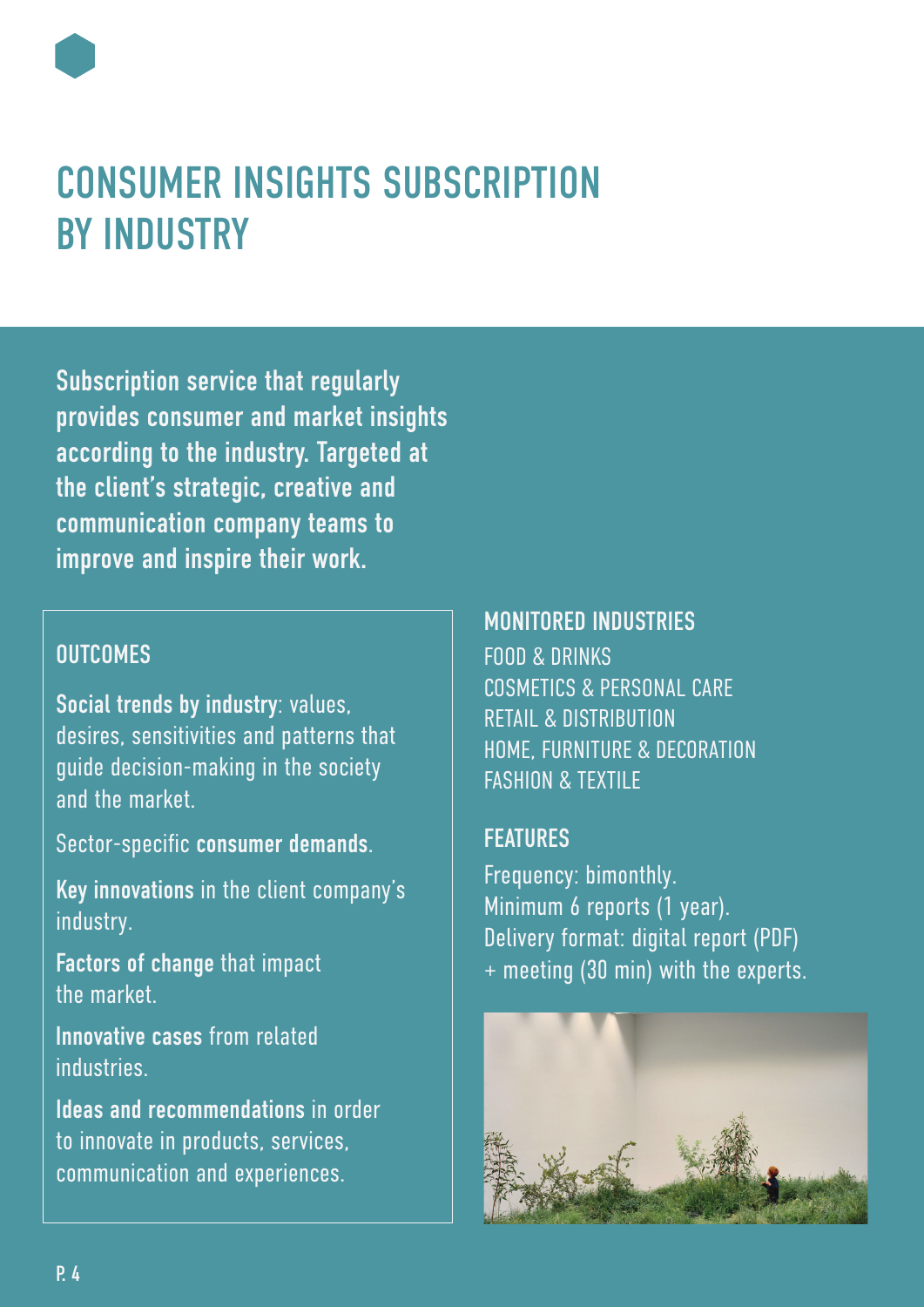### SOCIAL TRENDS RESEARCH BY COMPANY

Ad hoc social trends and consumer insights research service, following the client's company-driven specific demand, using a qualitative and data-driven method. The result comes with actionable insights to innovate now.

#### **FFATIIRES**

Frequency: on demand. Delivery format: digital report (PDF) + meeting with the experts.



#### **OUTCOMES**

Analysis of distinctive social trends: values, desires, sensitivities and patterns that guide decision-making in the society and the market.

Consumer insights for the client's specific industry and category.

Quantification of the emerging consumer habits and demands expansion degree, within a geographic area, population sector and industry.

Sociocultural, economic and technological change factors that impact the market.

Key content (interests, references, messages) to devise and optimize market strategies.

Recommendations for the design of innovative products, services, communication and experiences.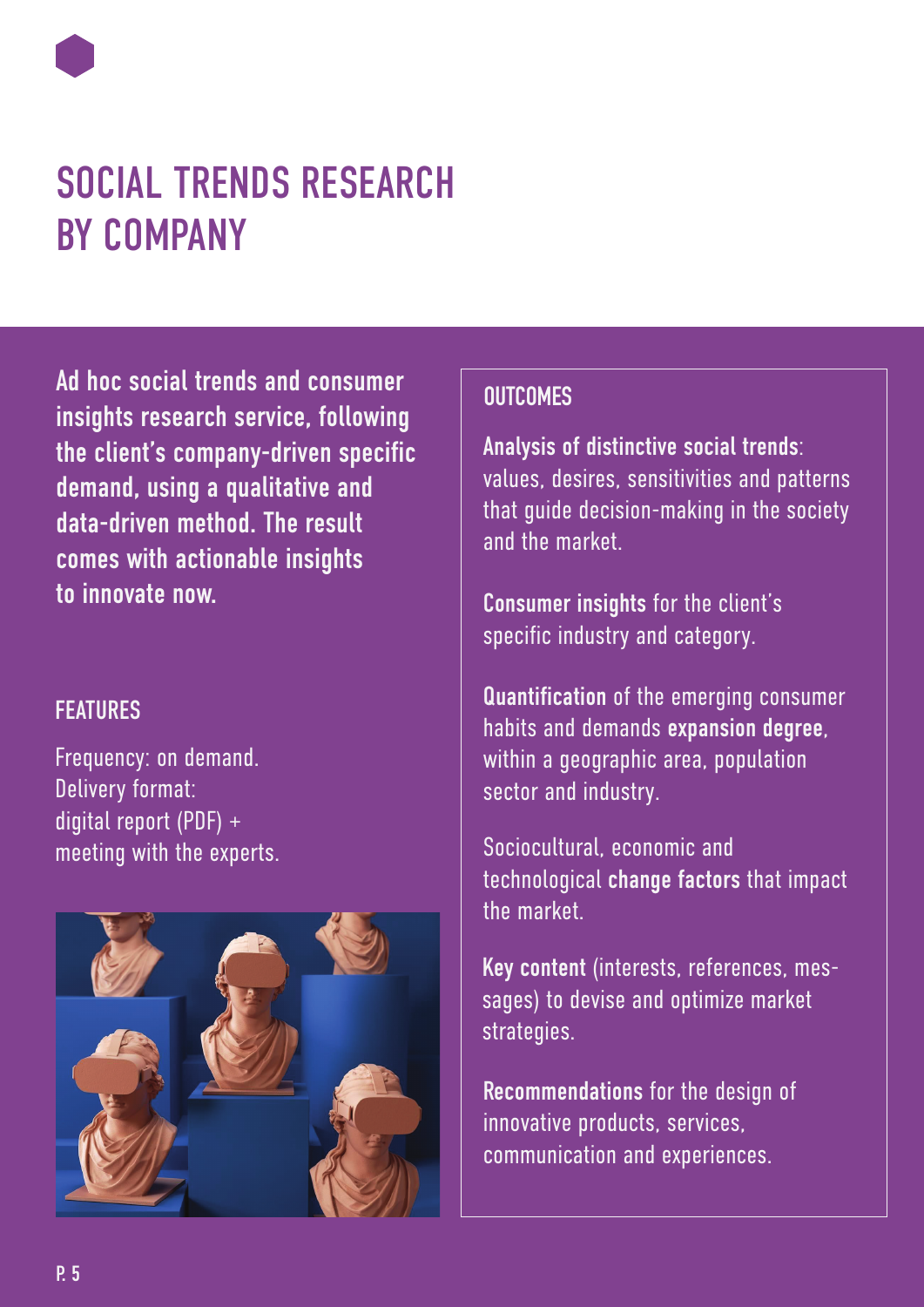### CREATIVE LAB BY COMPANY

Collaborative and interdisciplinary workshop between the client company team and The Sprout Studio experts to design innovative solutions.

#### **OUTCOMES**

Innovative ideas for products, services, communication and experiences.

Specific market solutions for the client company, based on social trends and consumer insights.

Critical analysis of market solutions, previously thought by the client, to assess strengths and weaknesses.

#### **FEATURES**

Frequency: on demand. Format: online sessions and / or in person.



INSPIRATION **IDEATION** 

TRENDS & INSIGHTS